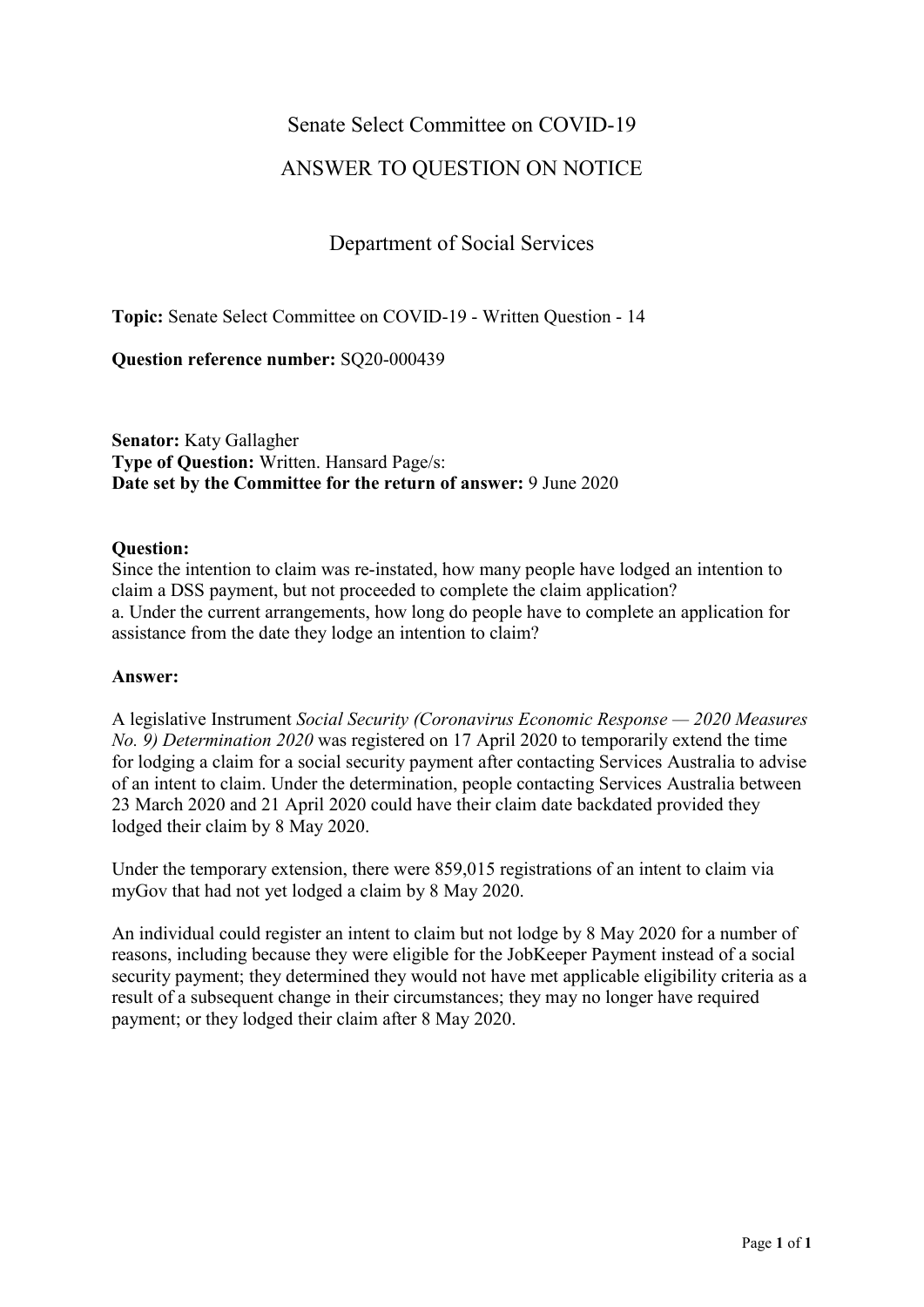# Senate Select Committee on COVID-19

# ANSWER TO QUESTION ON NOTICE

# Department of Social Services

**Topic:** Senate Select Committee on COVID-19 - Written Question - 15

**Question reference number:** SQ20-000440

**Senator:** Katy Gallagher **Type of Question:** Written. Hansard Page/s: **Date set by the Committee for the return of answer:** 2 June 2020

#### **Question:**

When was the decision made to stop the current intention to claim process? Who made the decision? Did DSS provide advice on continuing to allow people to lodge an intention to claim?

### **Answer:**

A legislative instrument (*Social Security (Coronavirus Economic Response—2020 Measures No. 9) Determination 2020*) was signed by the Minister for Families and Social Services and registered on 17 April 2020 to extend the time that applicants for social security payments have to lodge a claim to 8 May 2020 after contacting Services Australia to advise of an intent to claim. This applied to people contacting Services Australia between 23 March 2020 and 21 April 2020.

The Department of Social Services regularly provides advice on a range of issues related to social security payments.